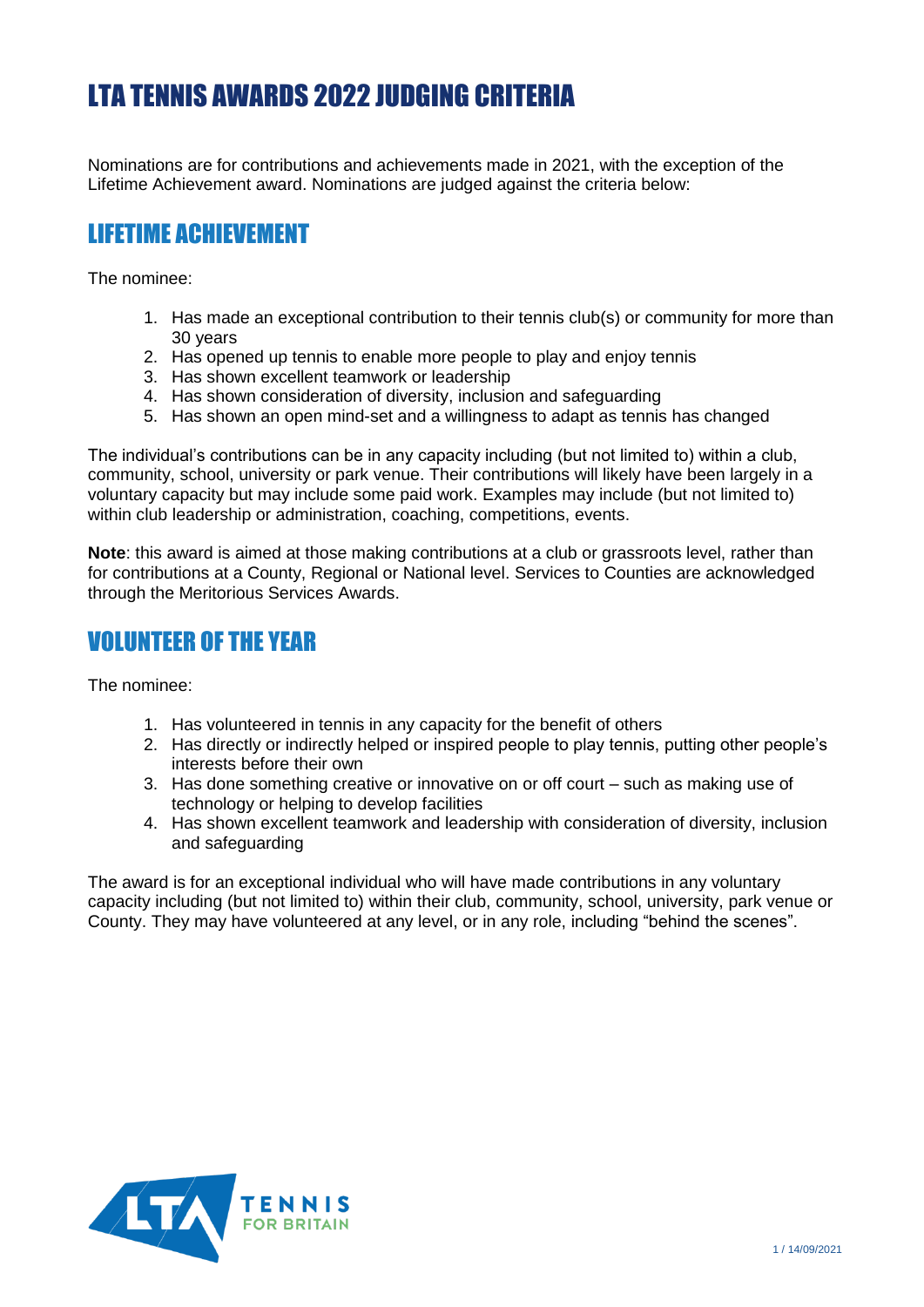# YOUNG PERSON OF THE YEAR

The nominee:

- 1. Is aged 13 to 18 on 31st December 2021
- 2. Has made a contribution to tennis, helping others to play and enjoy the sport
- 3. Has done something creative or innovative on or off court
- 4. Has shown great teamwork and developed their skills in some way

The individual's contributions will have been largely voluntary but might include paid work. Contributions could include (but are not limited to) as a tennis leader, club volunteer, assistant coach, competition organiser, or administrative helper. This could be in any setting including in a club, community, school or park venue.

#### DEVELOPMENT COACH OF THE YEAR

The nominee:

- 1. Is a club or community coach holding LTA Accreditation or Accreditation +
- 2. Has delivered a successful coaching programme, showing innovative on-court delivery and customer service within tennis and/or padel
- 3. Has shown creativity and initiative, making good use of relevant LTA programmes
- 4. Has made tennis welcoming and accessible with consideration of diversity, inclusion and safeguarding
- 5. Has shown great teamwork and leadership skills with a commitment to their own personal development, whilst developing other coaches or leaders

#### PERFORMANCE COACH OF THE YEAR

The nominee:

- 1. Is a performance coach holding LTA Accreditation +
- 2. Has delivered a successful coaching programme and/or developed a performance player or group of performance players within tennis and/or padel
- 3. Has made a significant contribution to county, regional or national training, showing good practice with regards to diversity, inclusion and safeguarding
- 4. Has shown creativity and outstanding leadership, with a commitment to their own personal development

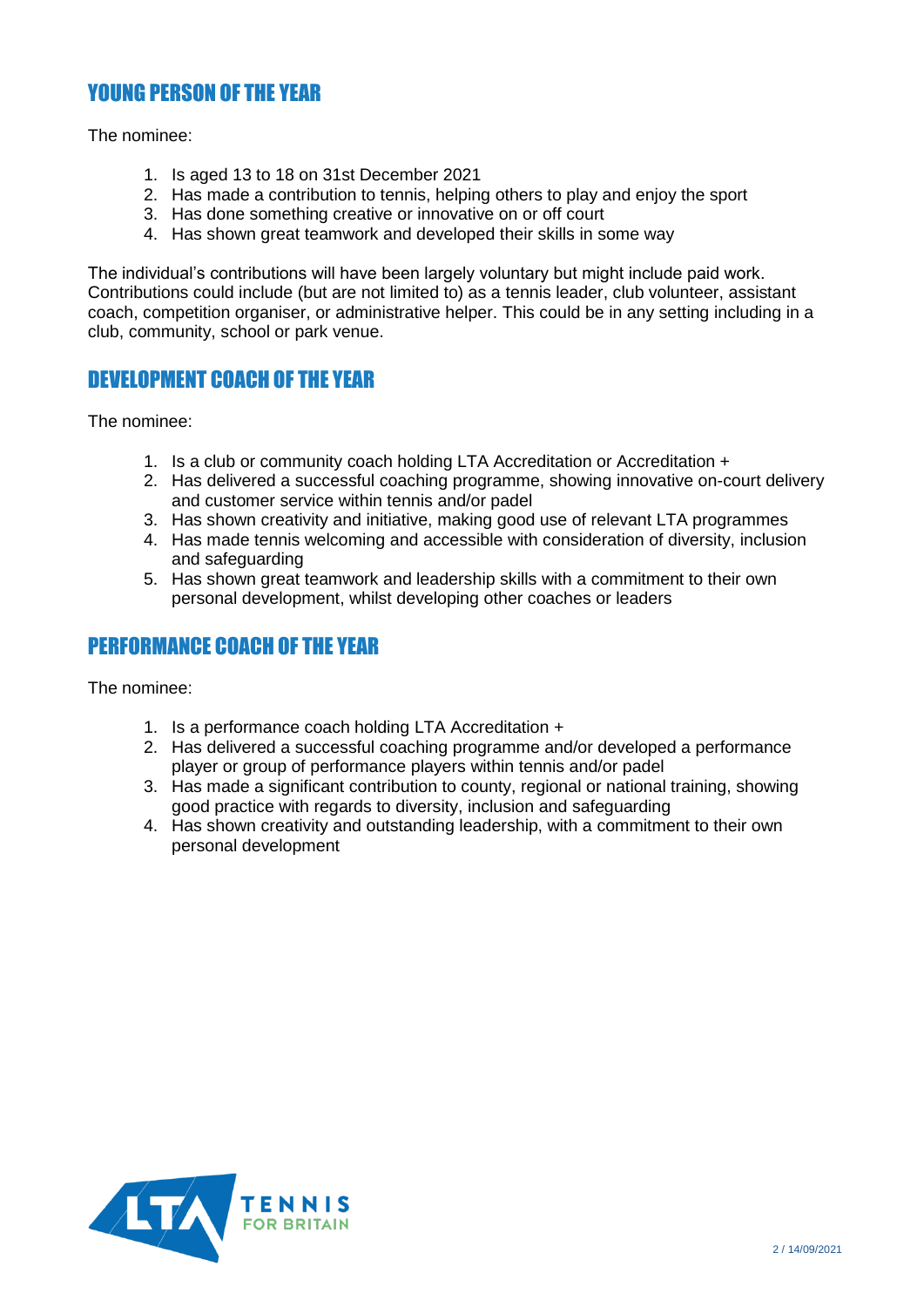# CLUB OF THE YEAR AWARD

The nominee:

- 1. Is an LTA registered venue which has achieved something of note\*
- 2. Has provided quality tennis opportunities to existing and new members, relative to the size and location of the club, being innovative in approach
- 3. Has shown creativity, making use of relevant LTA programmes and embracing change such as with padel installation or new technology
- 4. Has offered first-rate support and engagement with members and the wider community; working with the County Association and/or National Governing Body
- 5. Has provided a welcoming, accessible and inclusive environment adhering to all safeguarding standards

The club could be a traditional members club, a commercial club, a community tennis centre, a padel club, or a club on a park site. The key is that the club has a membership

\* examples of achievements might include (but not limited to): facility improvements, more members, more non-member players, better financial position, raising funds, opening up to the community, additional activities, leadership in safeguarding practices.

#### COMMUNITIES & PARKS AWARD

The nominee:

- 1. Is a venue, group, organisation, programme or individual that has provided tennis opportunities within a community or park setting, achieving something of note\*
- 2. Has been innovative in approach, and adapted to ongoing challenges
- 3. Has provided the opportunity for people to play tennis, showing excellent engagement with the community
- 4. Has provided a safe playing environment, making tennis welcoming, accessible and inclusive, demonstrating excellent safeguarding standards

The delivery of tennis could be within any setting including (but not limited to) a Community Indoor Tennis Centre, community social or leisure centre, an educational or religious establishment, a SERVES site, a park or recreational ground, or across a number of sites or venues.

\* examples could include (but not limited to): facility improvement, more players or members, player success, new links with local groups, clubs or schools, raising funds, additional activities, new ways of making tennis more accessible.

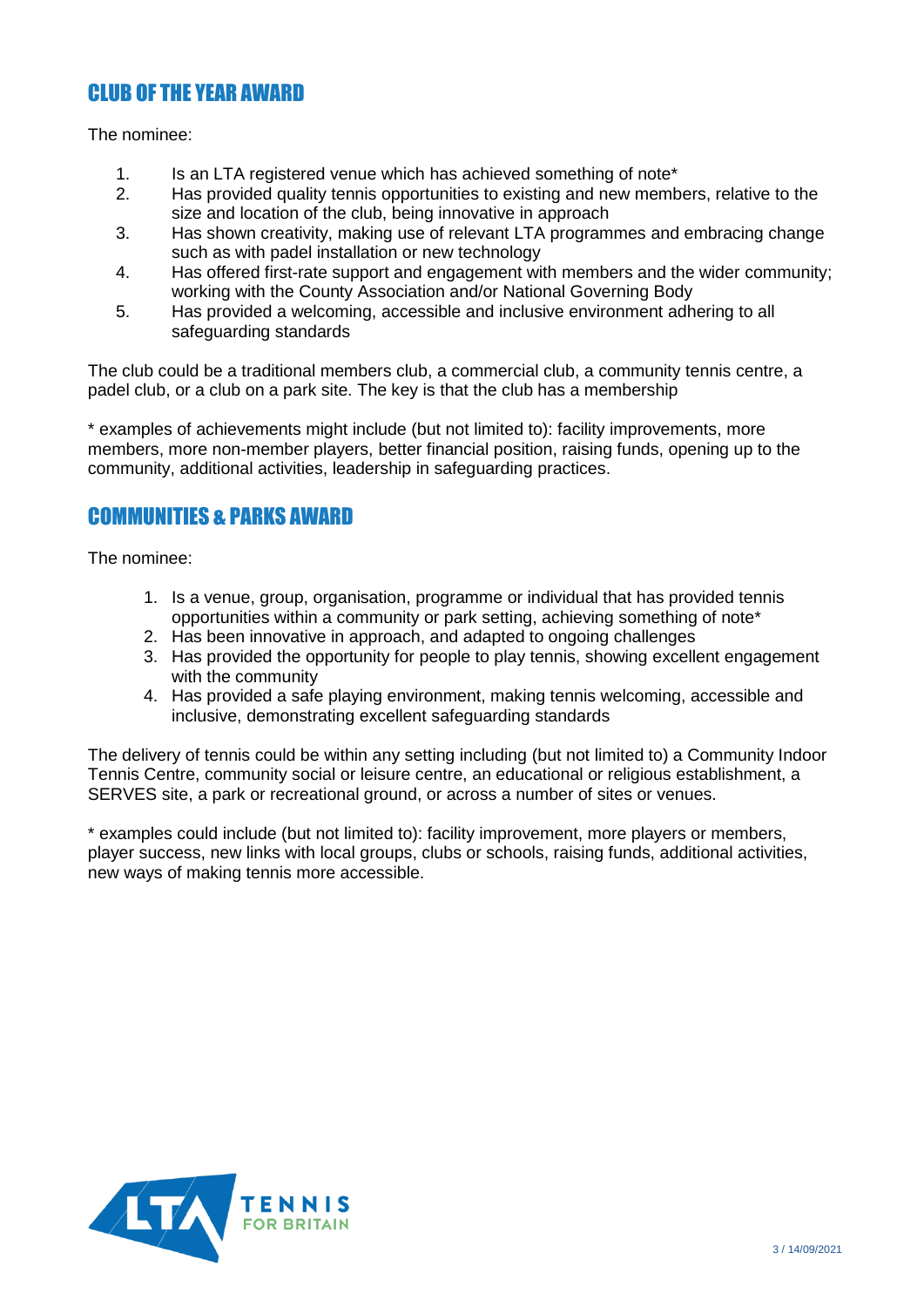## SCHOOL OF THE YEAR

The nominee:

- 1. An officially recognised school, or a not-for-profit school sport network (not a commercial provider), registered with the LTA Youth Schools website.
- 2. Has used tennis to deliver curriculum Physical Education outcomes and to provide out of school hours opportunities to a significant number of pupils.
- 3. Has provided significant intra/inter competitive opportunities for pupils, through tennis.
- 4. Has developed strong and sustainable links with a local LTA Accredited coach and / or LTA Registered Venue, to encourage pupils to continue playing outside of school

#### UNIVERSITY OF THE YEAR

The nominee:

- 1. Is a University registered to the LTA
- 2. Has shown creativity in offering a significant and varied programme of tennis coaching and competition to a large proportion of students
- 3. Has found innovative ways for students to develop their transferable skills through tennis and has provided students with opportunities for work experience, through links with the wider tennis community including local tennis venues
- 4. Has shown teamwork and leadership in creating a vibrant culture which opens tennis up to all students

#### DISABILITY AWARD

The nominee:

- 1. Is a venue, group, organisation or programme that has provided disability tennis\*, achieving something of note in\*\*
- 2. Has responded positively during the year for the benefit of people with an impairment or long-term health condition
- 3. Has shown innovation and creativity in order to make tennis relevant and accessible to existing and new players
- 4. Has demonstrated inclusion and teamwork

\*this could be a pan-disability approach or an impairment specific one, or for people with a longterm-health condition.

\*\* examples could include (but not limited to): facility development, more players or members, player success, new links with local groups, clubs or schools, raising funds, additional activities.